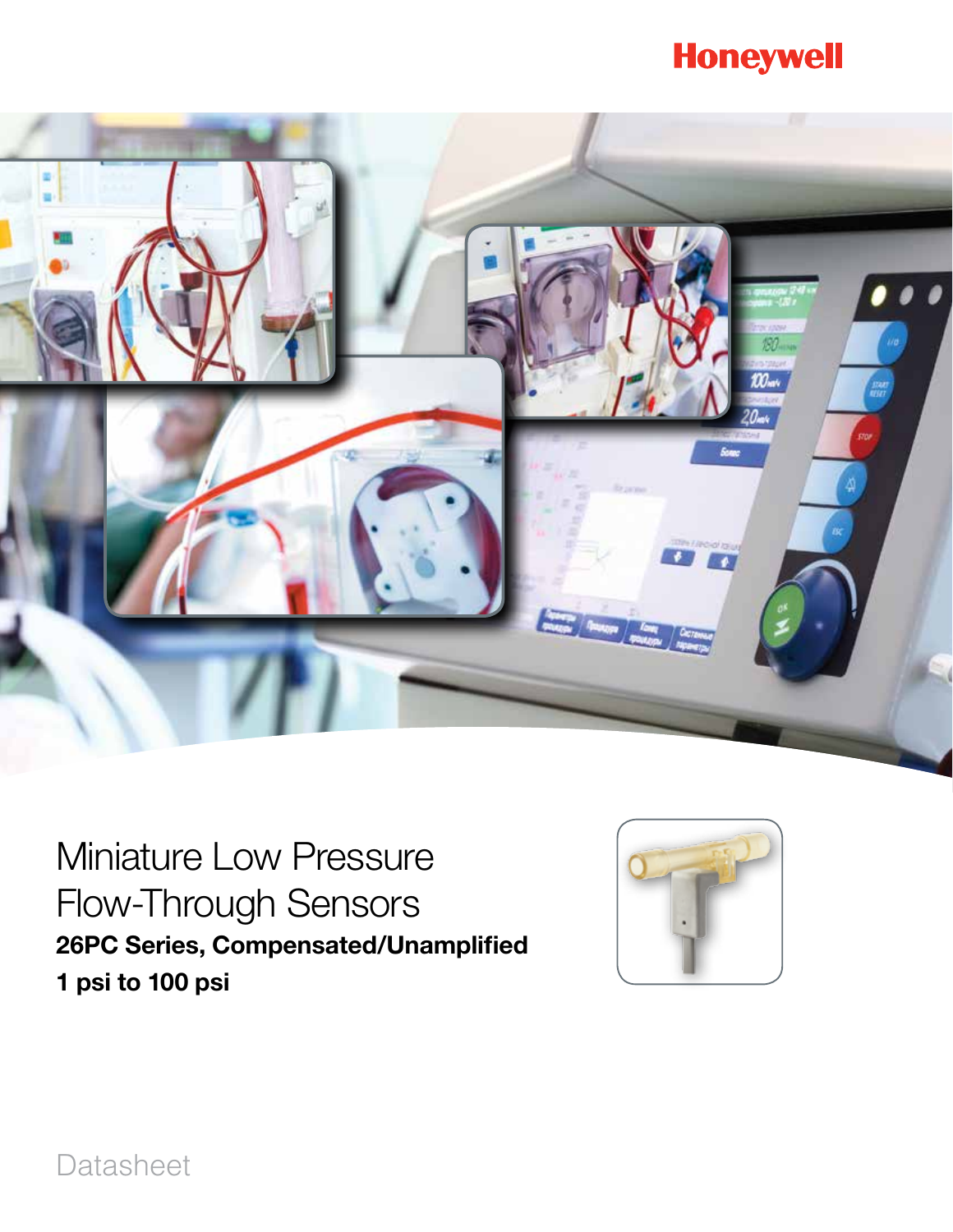# Miniature Low Pressure Flow-Through Sensors

The 26PC Series Miniature Low Pressure Flow-Through Sensors feature proven sensing technology that uses a specialized piezoresistive micromachined sensing element to offer high performance, reliability, and accuracy.

Each sensor contains four active piezoresistive elements in a Wheatstone bridge configuration. When pressure is applied, the resistance changes and provides an output signal in mV proportional to the input pressure.

The low power, compensated, unamplified Wheatstone bridge circuit design offers 1 psi through 100 psi sensing ranges in a variety of pressure port types and termination configurations. The mV output is available in both negative and positive voltage.

Visit www.honeywell.com/sensing to download 3D CAD drawings in IGES and STEP format, and 2D drawings in PDF format.

These sensors are intended for use with media compatible with plastics and media seals specified in the Nomenclature and Order Guide (see Figure 2). (2D drawings also provide plastic housing and port material information.) They are designed and manufactured according to ISO 9001 standards.

### *What makes our sensors better?*

- Selectable seals available to match media used
- Higher pressure ranges for use in high pressure applications
- Minimal dead space inhibits bacterial growth
- Available in both SIP and DIP packages
- Available with cable harness to allow off-board sensing



For all available configurations, see Figure 3.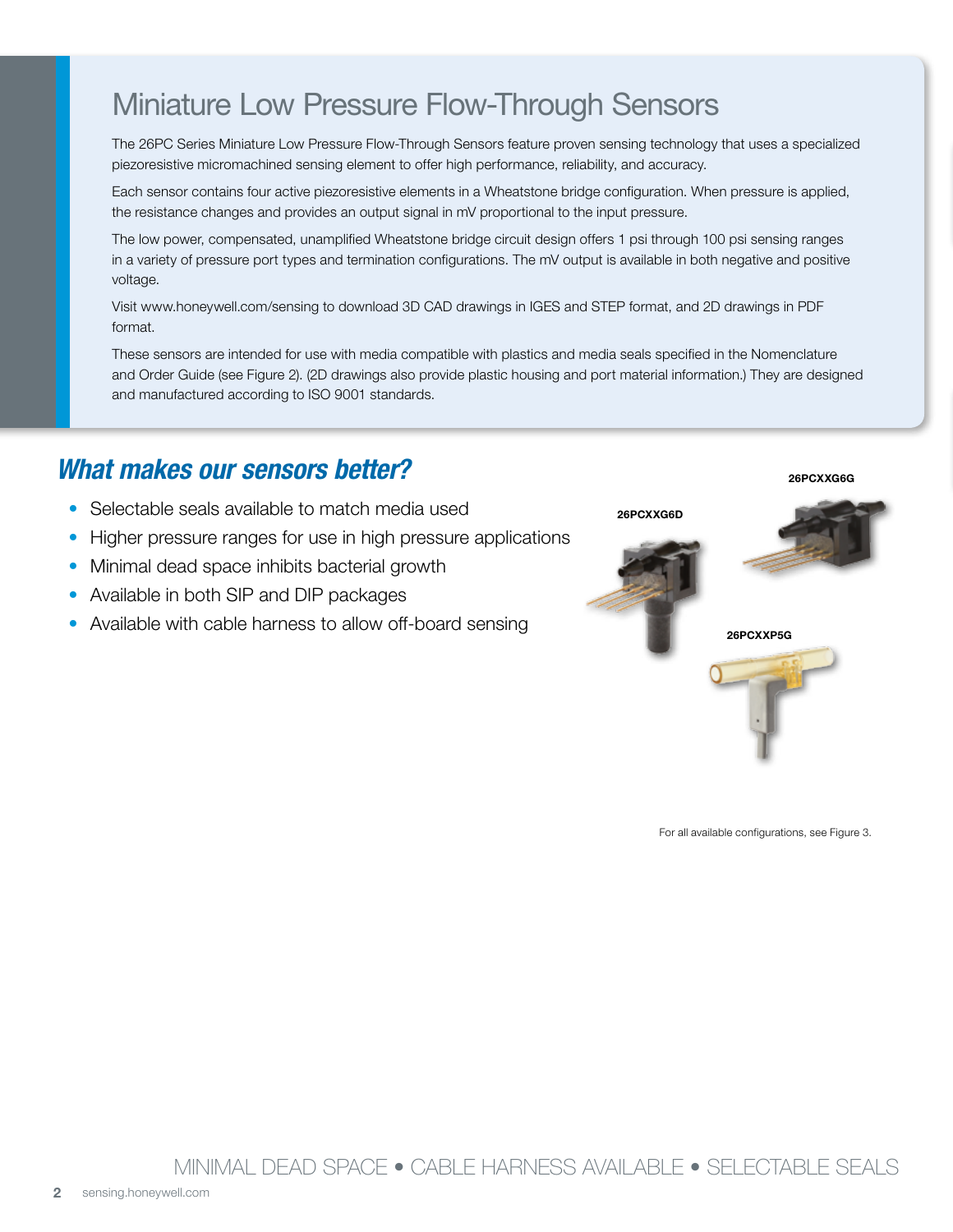### **Features** and Benefits

*In-line use minimizes the number of pneumatic connections and helps reduce system dead space.*

#### Flow through design in miniature, plastic package

Provides a reduced-cost alternative (versus stainless steel package)

#### Integrated flow through design

Eliminates the need for many additional connections and parts

### *By matching pressure ranges to the application, we optimize resolution and improve system accuracy.*

#### Variety of pressure ranges from 1 PSI to 100 psi

Allows use in a wide variety of applications

#### Absolute, differential, wet-wet differential, gage and vacuum gage measurement types

Allow customers to choose the sensor that fits their applications

#### Robust media compatibility

Requires no gel coating

**DURABLE** Operable after exposure to frozen conditions

#### Also available in DIP, SIP, and SMT packages

Provides added design flexibility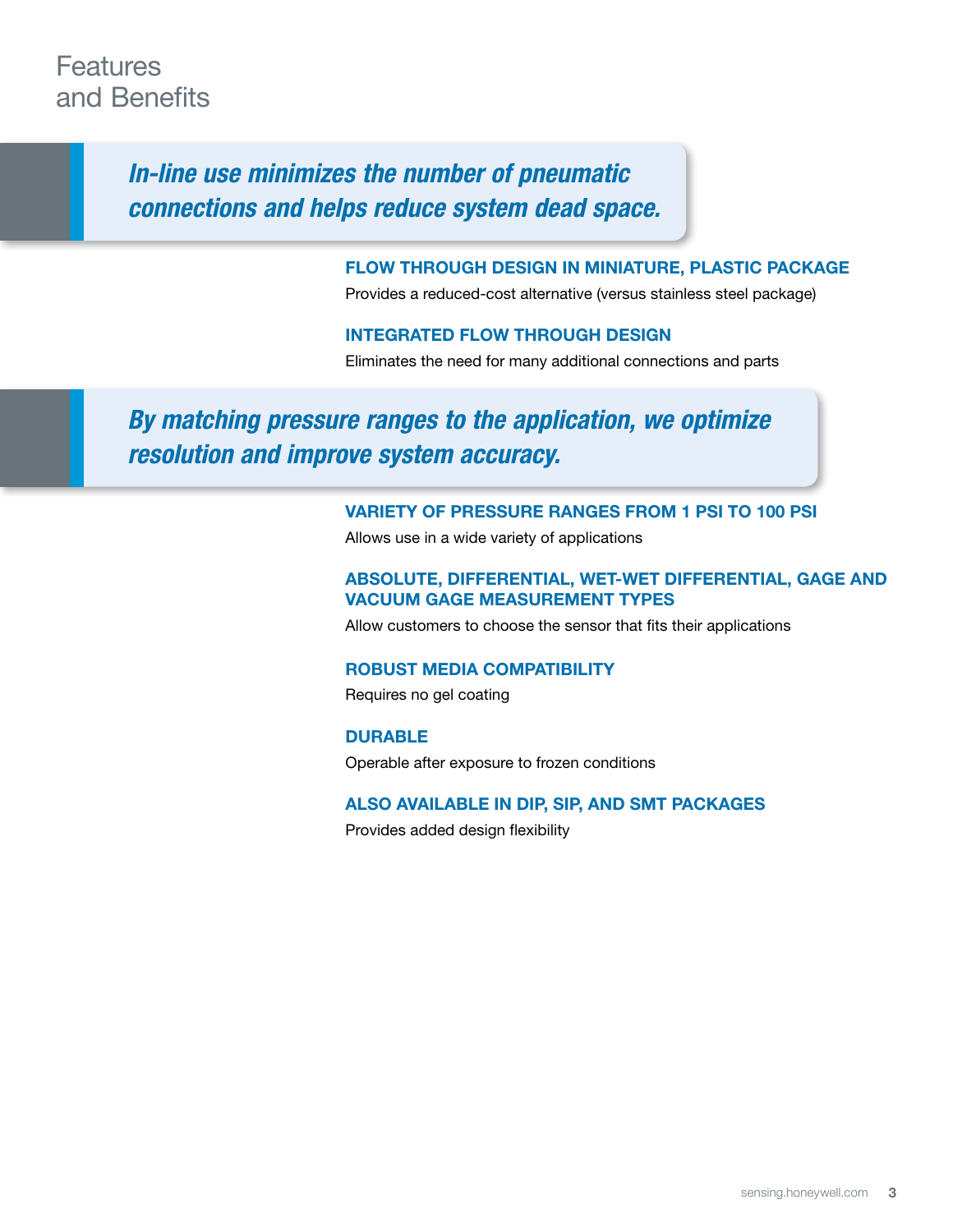## Potential Applications



#### MEDICAL

#### **HEMODIALYSIS**

May be used to monitor the correct pressure to help ensure optimal blood filtration

Table 1. Absolute Maximum Ratings<sup>1</sup>

| <b>Characteristic</b> | Min. | Typ.              | Max. | <b>Unit</b> | <b>Note</b>              |
|-----------------------|------|-------------------|------|-------------|--------------------------|
| Supply voltage        | 2.5  | 10                | 16   | Vdc         | -                        |
| Input resistance      | 5.5  | 7.5               | 11.5 | <b>kOhm</b> | $\overline{\phantom{0}}$ |
| Output resistance     | 1.5  | 2.5               | 3    | <b>kOhm</b> | $\overline{\phantom{0}}$ |
| Time response         | -    | $\qquad \qquad -$ |      | ms          | $\overline{2}$           |

1 Absolute maximum ratings are the extreme limits the device will withstand without damage.

2 Time required for the output to increase from 10% to 90% of span in response to a step change in input pressure from the specified min. to max. operating pressure.

#### Table 2. Technical Specifications

| <b>Characteristic</b>                                                 | <b>Parameter</b>                                                        |
|-----------------------------------------------------------------------|-------------------------------------------------------------------------|
| Operating temperature range:<br>without EPDM seals<br>with EPDM seals | -40 °C to 85 °C [-40 °F to 185 °F]<br>-20 °C to 85 °C [-4 °F to 185 °F] |
| Compensated temperature range                                         | 0 °C to 50 °C [32 °F to 122 °F]                                         |
| Storage temperature range                                             | 55 °C to 100 °C [-67 °F to 212 °F]                                      |
| Soldering terminal temperature/time                                   | 315 °C [599 °F] max./10 s max.                                          |
| Vibration                                                             | 10 G at 20 Hz to 2000 Hz                                                |
| Shock                                                                 | 100 G for 11 ms                                                         |
| Life                                                                  | 1 million cycles min.                                                   |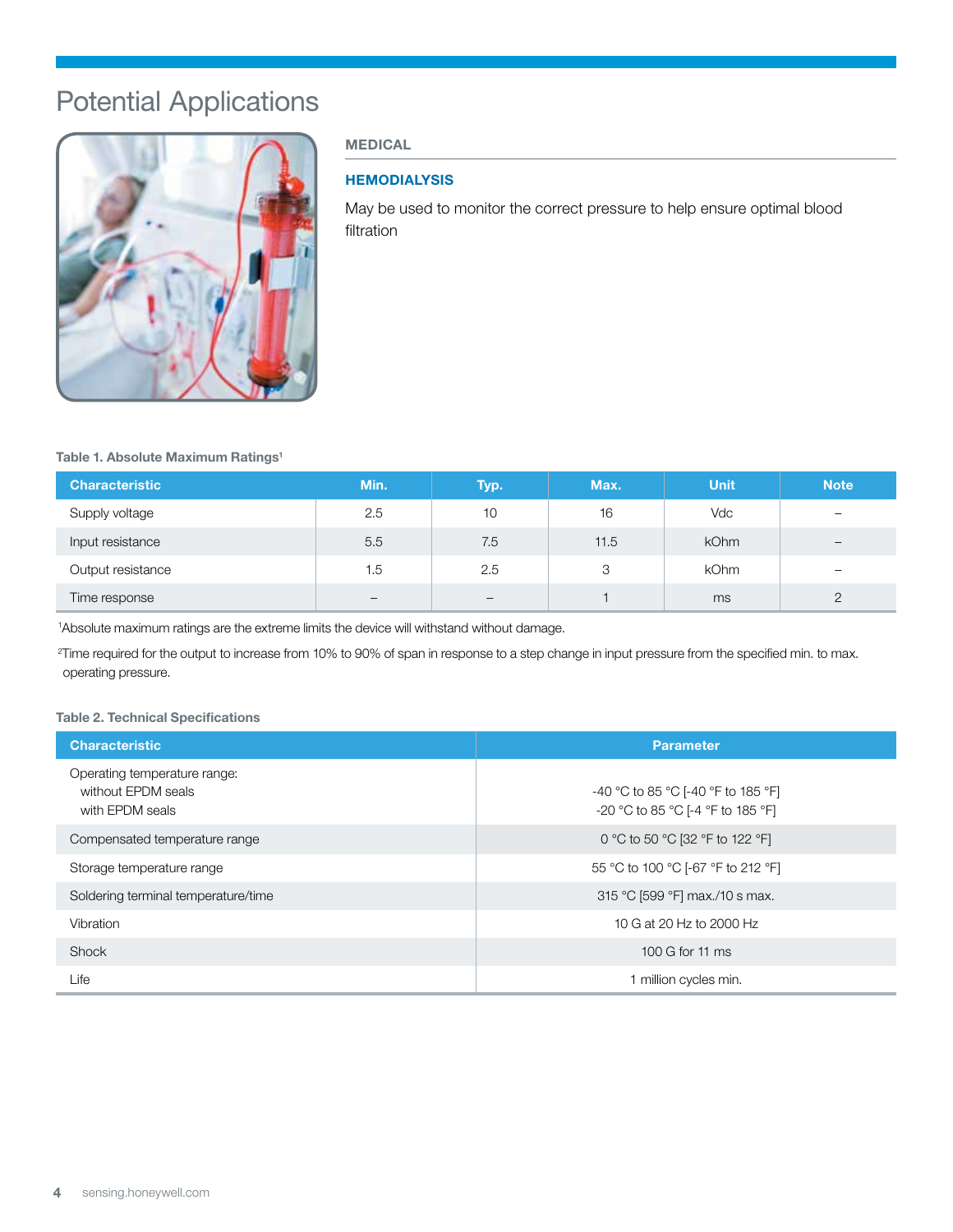### 26PC Series, Compensated/Unamplified

|                                                                      | <b>Operating Pressure Range</b> |                          |                          |                          |                          |                   |                          |                   |                          |                   |                          |                   |             |                |
|----------------------------------------------------------------------|---------------------------------|--------------------------|--------------------------|--------------------------|--------------------------|-------------------|--------------------------|-------------------|--------------------------|-------------------|--------------------------|-------------------|-------------|----------------|
| <b>Characteristic</b>                                                | 0 psi to<br>1 psi               |                          | 0 psi to<br>5 psi        |                          | 0 psi to<br>15 psi       |                   | 0 psi to<br>30 psi       |                   | 0 psi to<br>100 psi      |                   | 38 psi-low               |                   | <b>Unit</b> | <b>Note</b>    |
|                                                                      | Typ.                            | Max.                     | Typ.                     | Max.                     | Typ.                     | Max.              | Typ.                     | Max.              | Typ.                     | Max.              | Typ.                     | Max.              |             |                |
| Span                                                                 | $\qquad \qquad -$               | $16.7 \pm 2$             | $\overline{\phantom{0}}$ | $50 + 3$                 | $\overline{\phantom{m}}$ | $100 + 3$         | $\overline{\phantom{m}}$ | $100 + 3$         | $\overline{\phantom{0}}$ | $100 + 5$         | $\qquad \qquad -$        | $39.5 + 2$        | mV          | 1              |
| Null offset                                                          | $\overline{\phantom{0}}$        | $0 + 1.5$                | $-$                      | $0 + 1.5$                | $\overline{\phantom{a}}$ | $0 + 1.5$         | $-$                      | $0 \pm 1.5$       | $\overline{\phantom{0}}$ | $0 + 2.0$         | $\overline{\phantom{a}}$ | $0 + 1.5$         | mV          | 2              |
| Linearity<br>(Best Fit Straight<br>Line, P2>P1)                      | 0.25                            | 0.5                      | 0.4                      | 0.5                      | 0.25                     | 0.5               | 0.1                      | 0.2               | 0.4                      | 0.6               | 0.1                      | 0.5               | %span       | 3              |
| Null shift<br>(0 $\degree$ C to 25 $\degree$ C;<br>25 °C to 50 °C)   | ±0.5                            | ±1.0                     | $\pm 0.5$                | ±1.0                     | ±0.5                     | ±1.0              | $\pm 0.75$               | ±1.5              | ±1.0                     | ±0.5              | ±0.7                     | ±1.5              | mV          | $\overline{4}$ |
| Span shift<br>(0 $^{\circ}$ C to 25 $^{\circ}$ C;<br>25 °C to 50 °C) | ±1.0                            | ±2.0                     | ±1.0                     | ±1.5                     | $\pm 0.75$               | ±1.5              | $\pm 0.75$               | ±1.5              | $\pm 0.5$                | ±1.5              | ±1.0                     | ±1.5              | %span       | 5              |
| Repeatability and<br>hysteresis                                      | ±0.5                            | $\overline{\phantom{m}}$ | ±0.2                     | $\overline{\phantom{m}}$ | ±0.2                     | $\qquad \qquad -$ | ±0.2                     | $\qquad \qquad -$ | ±0.2                     | $\qquad \qquad -$ | ±0.2                     | $\qquad \qquad -$ | mV          | 6              |
| Overpressure                                                         | $\qquad \qquad -$               | 20                       | $\overline{\phantom{0}}$ | 20                       | $\qquad \qquad -$        | 45                | $\qquad \qquad -$        | 60                | $\qquad \qquad -$        | 200               | -                        | 60                | psi         | $\overline{7}$ |

Table 3. Performance Characteristics (Vcc =10.00  $\pm$ 0.01 Vdc; Ta = 25 °C [77 °F])

1 Span is the algebraic difference between the output signal measured at the upper and lower limits of the operating pressure range, where Port 2 (P2) > Port 1 (P1).

<sup>2</sup>The output signal obtained when zero pressure is applied to all available ports.

3 The maximum deviation of product output from a straight line fitted to the output measured over the specified operating pressure range, calculated according to BFSL. The straight line is fitted along a set of points that minimizes the sum of the square of the deviations of each of the points ("leastsquares" method),

4 The maximum deviation in offset due to changes in temperature over the compensated temperature range, relative to offset measured at a reference temperature of 25 °C.

<sup>5</sup>The maximum deviation in span due to changes in temperature over the compensated temperature range, relative to full-scale span measured at a reference temperature of 25 °C.

<sup>6</sup>Repeatability is the maximum difference between the output readings when the same pressure is applied consecutively, under the same operating conditions, with pressure approaching from the same direction within the specified operating pressure range. Hysteresis is the maximum difference between output readings when the same pressure is applied consecutively, under the same operating conditions, with pressure approaching from opposite directions within the specified operating pressure range.

7 Overpressure is the maximum pressure that may safely be applied to the product for it to remain in specification once pressure is returned to the operating pressure range. Exposure to higher pressures may cause permanent damage to the product. Unless otherwise specified, this applies to all available pressure ports at any temperature within the operating temperature range.

#### Figure 1. Circuit Diagram

|                                                                                        |                                               | Output "A" increases as P2 pressure increases. | <b>Symbol</b>   | <b>Description</b>     |  |  |
|----------------------------------------------------------------------------------------|-----------------------------------------------|------------------------------------------------|-----------------|------------------------|--|--|
|                                                                                        | Output "B" deceases as P2 pressure increases. | Vcc                                            | supply          |                        |  |  |
|                                                                                        |                                               |                                                | <b>OUTPUT A</b> | bridge positive output |  |  |
| PIN :<br>PIN <sub>2</sub><br>PIN <sub>4</sub><br><b>VCC</b><br>OUTPUT<br><b>OUTPUT</b> |                                               | <b>GROUND</b>                                  | ground          |                        |  |  |
| B<br>A                                                                                 |                                               |                                                | <b>OUTPUT B</b> | bridge negative output |  |  |
|                                                                                        | PIN <sub>3</sub><br><b>GROUND</b>             |                                                |                 |                        |  |  |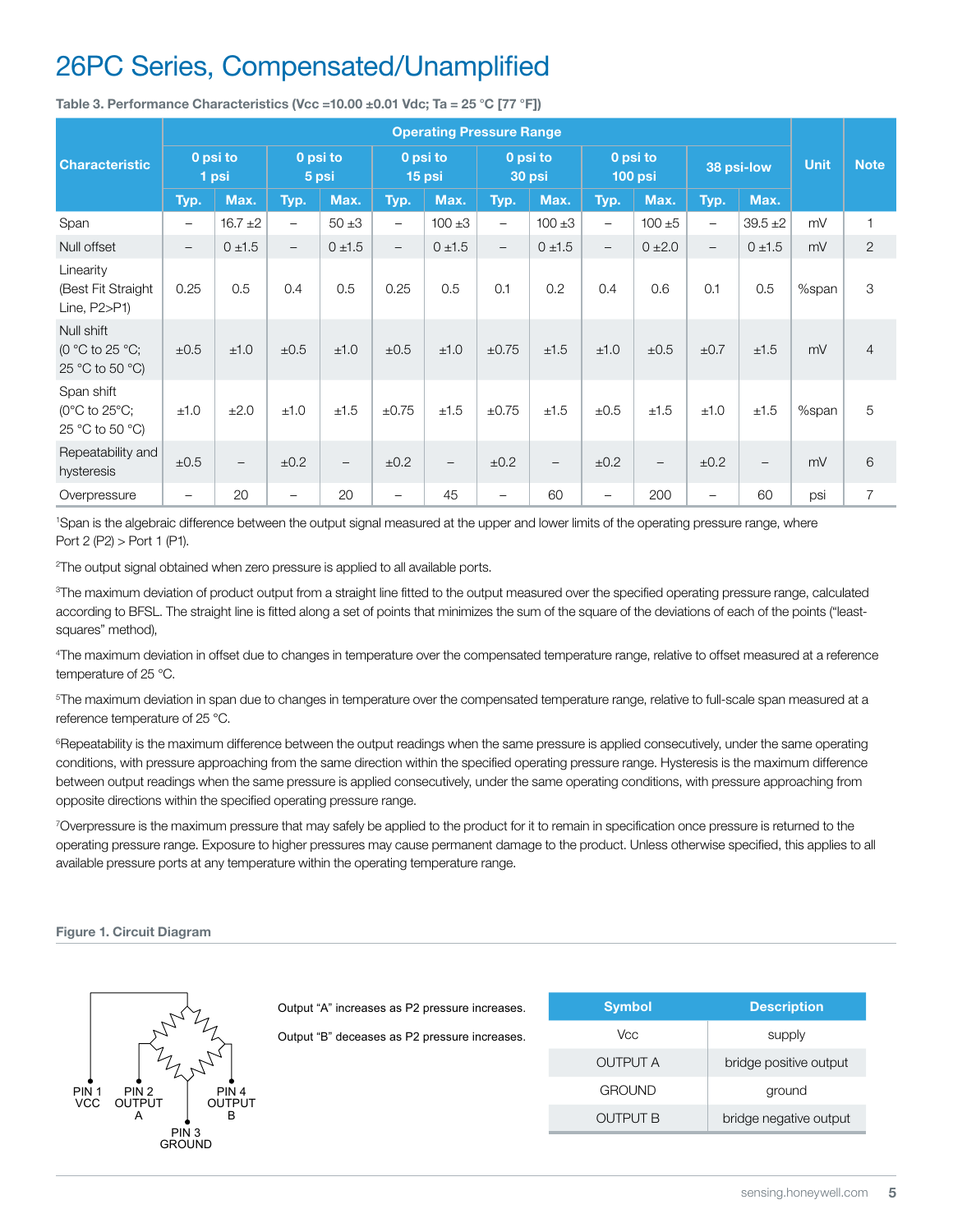#### Miniature Low Pressure Flow-Through Sensors **26PC Series Miniature Low Pressure Flow-Through Sensors, NIINIATURE LOW PRESS**

#### Figure 2. Nomenclature and Order Guide<sup>1</sup>

For example, a 26PCBEG6G catalog listing defines a 26PC Series Miniature Low Pressure Flow-Through Sensor, Compensated/Unamplified 5 psi pressure range, EPDM seal material, small flow-through pressure port type, 1x 4 SIP/15,2 mm [0.60 in] long termination configuration, normal polarity output, and gage pressure measurement type.



1 Every combination may not be possible. Contact customer service.

2Available in 1 psi, 5 psi and 15 psi pressure ranges only.

3 Various wire harnesses with end connector options are available. Contact customer service.

Figure 3. All Available Configurations 26PCXXG5G 26PCXXP2G 26PCXXP5G 26PCXXU5G 26PCXXG6G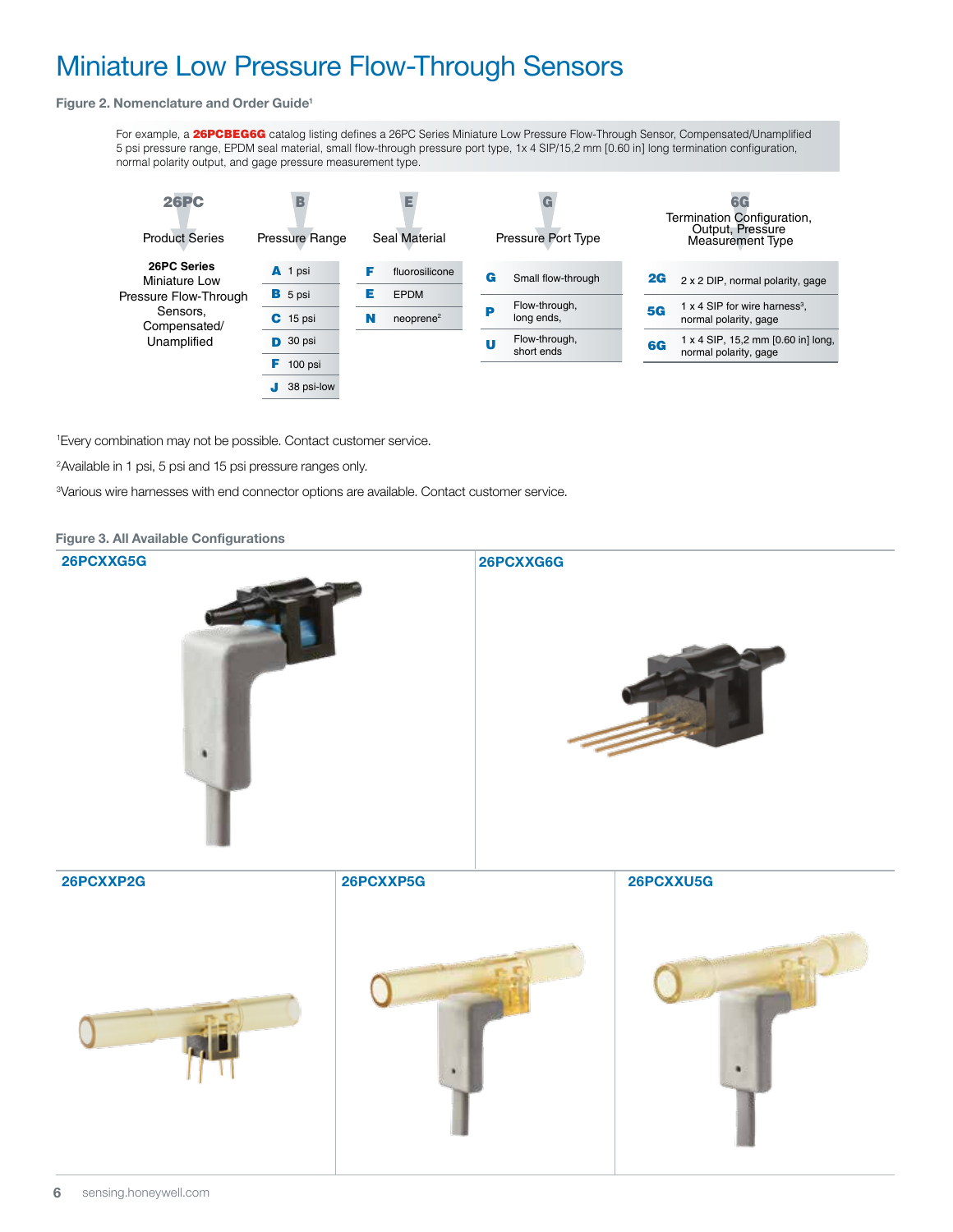## 26PC Series, Compensated/Unamplified

Figure 4. Pressure Port Types and Termination Configuration Dimensions (For reference only: mm) 26PCXXG5G



26PCXXG6G

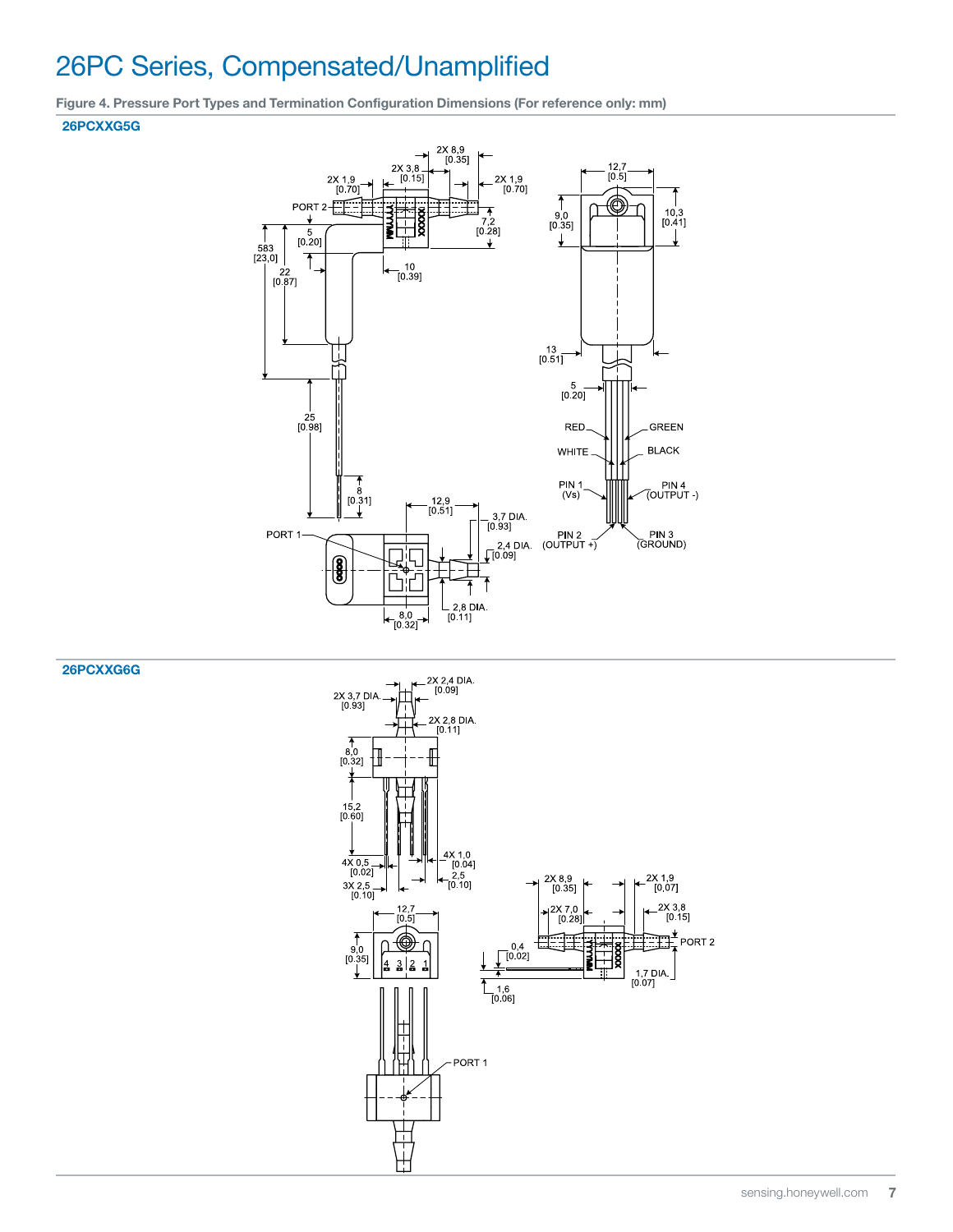## Miniature Low Pressure Flow-Through Sensors

Figure 4. Pressure Port Types and Termination Configuration Dimensions (continued)

#### 26PCXXP2G



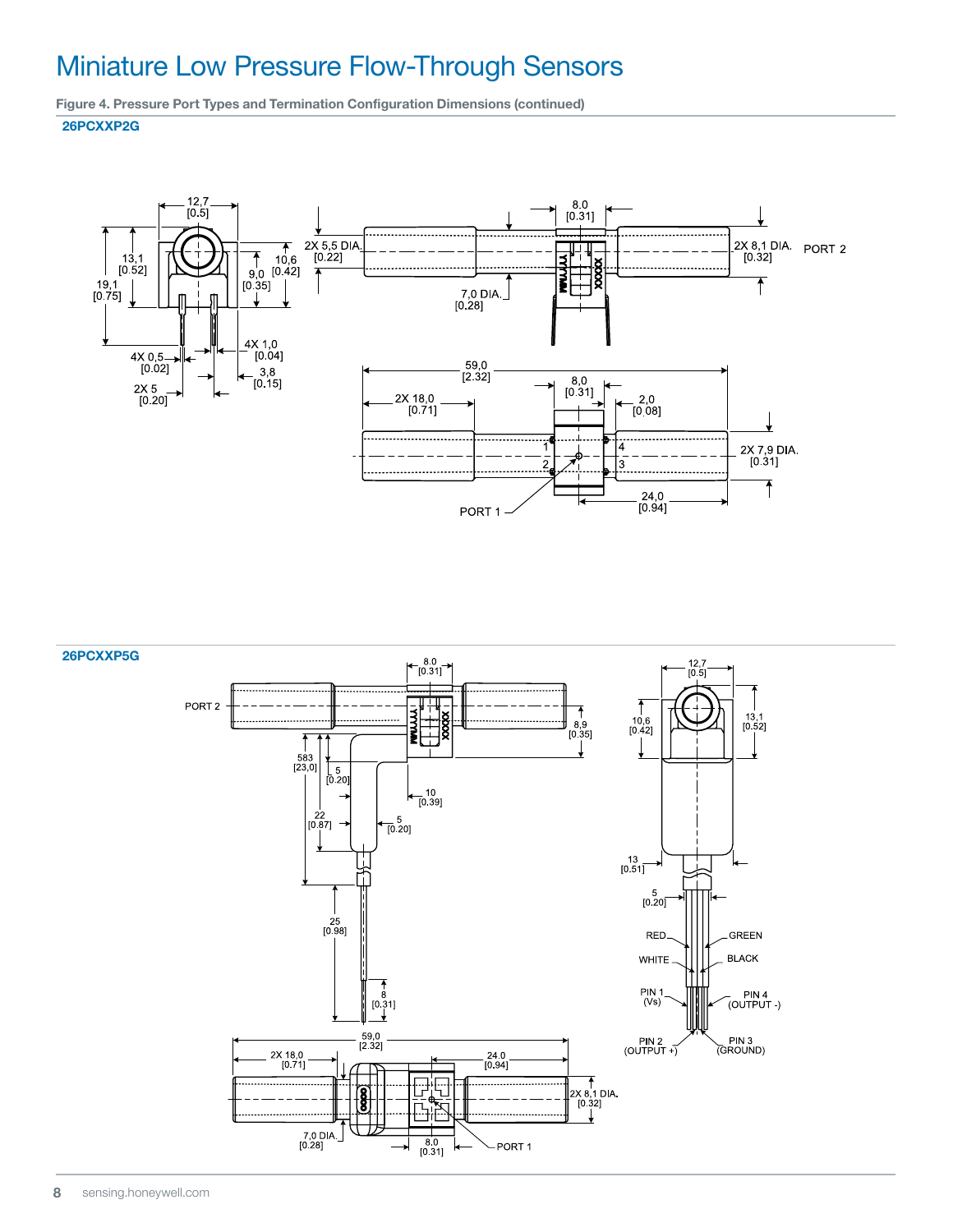# 26PC Series, Compensated/Unamplified

Figure 4. Pressure Port Types and Termination Configuration Dimensions (continued)

#### 26PCXXU5G